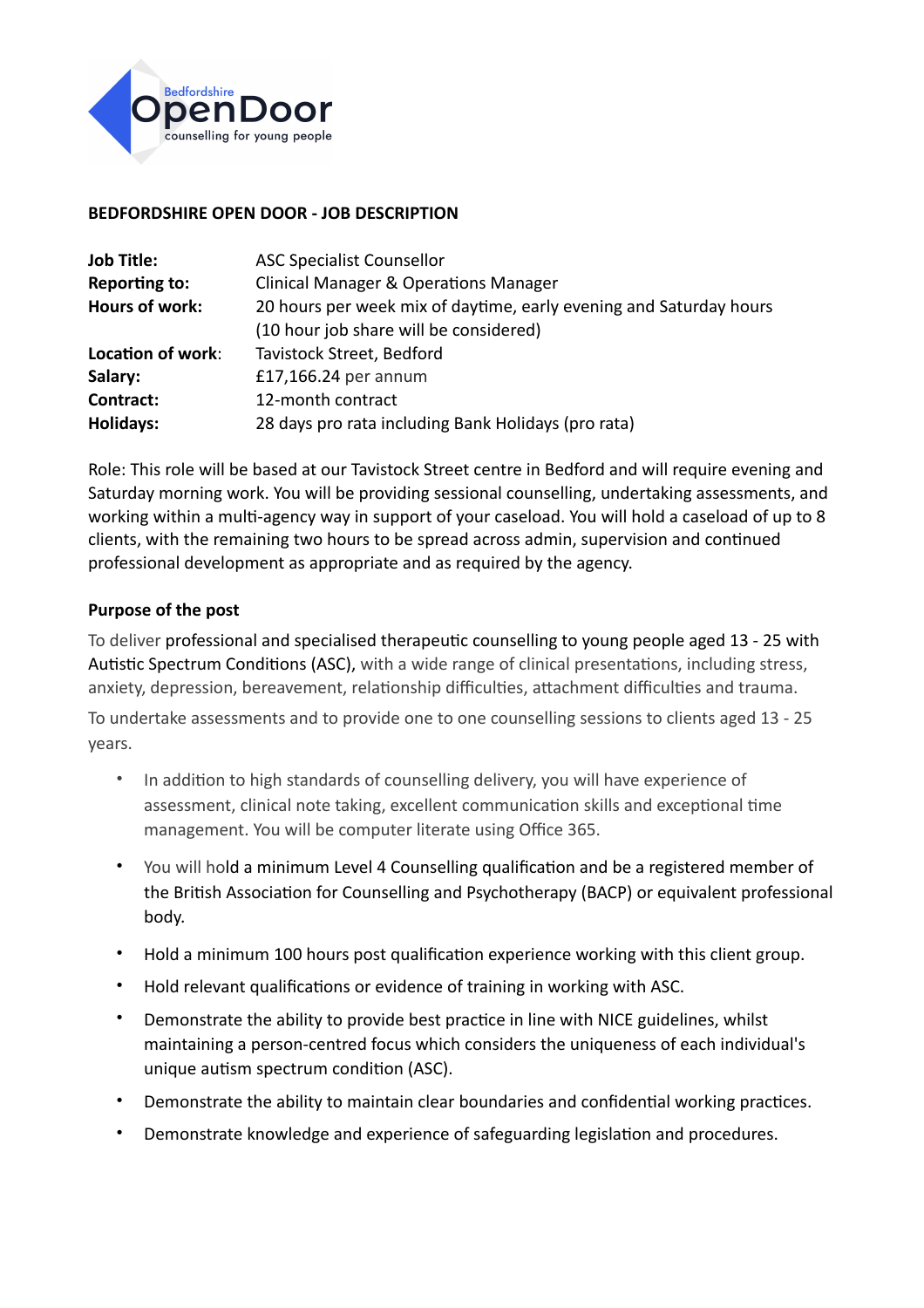## **Main duties and responsibilities**

- 1. To provide one to one counselling to children and people aged  $13 25$  years
- 2. To complete comprehensive assessments, including assessment of risk
- 3. To ensure clients understand the service and are able to consent and engage with counselling in line with guidelines
- 4. To work with the Clinical Manager in relation to Safeguarding and Child Protection
- 5. To attend meetings as required including multi-agency meetings where appropriate, developing collaborative working to enable cross referral for the benefit of clients
- 6. To liaise and network with other professionals in the local area
- 7. To refer clients on to other services where appropriate and as agreed by the client and Clinical Manager
- 8. To maintain adequate records of clinical work and provide appropriate and timely statistical returns and anonymised case studies as required
- 9. To assist in the evaluation of the service by contributing to data collection and analysis and to participate in research as required
- 10. To maintain training and continued professional development
- 11. To fulfil professional clinical supervision requirements
- 12. To maintain professional accreditation and/or registration
- 13. To participate in any other activities as agreed with the Clinical and Operations Managers
- 14. To be aware of and comply with the policies, procedures, and service standards of Bedford Open Door
- 15. To maintain appropriate record keeping and ensure all monitoring and evaluation feedback is gathered and processed
- 16. To maintain professional membership in accordance with the ethical framework of a professional body including the participation in regular supervision and CPD
- 17. To attend and actively participate in line management meetings, group supervision, appraisal, CPD, training and relevant internal meetings